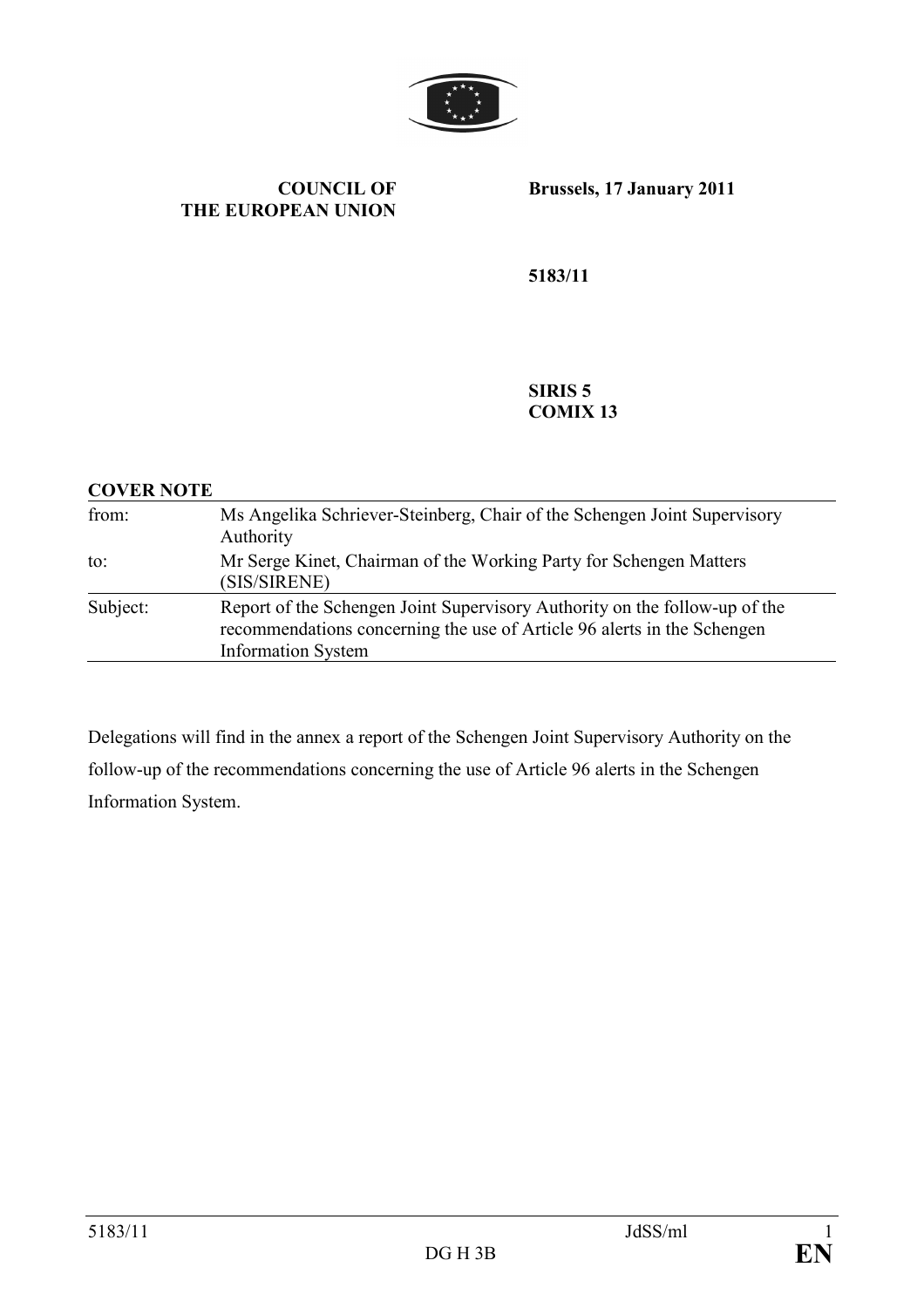AISTORTIE COMMUNE DE CONTRÔCE

**JOINT SUPERVISORY AUTHORITY** 



Mr Serge Kinet Chairman of the SIS/SIRENE Working Group Council of the European Union 175, Rue de la Loi **B-1048 BRUSSELS** 

Brussels, 13 December 2010

Report of the Schengen Joint Supervisory Authority on the follow-up of recommendations concerning the use of Article 96 alerts in the Schengen Information System

#### Dear Mr Kinet

In 2005 the Schengen Joint Supervisory Authority reported on its inspection of the use of Article 96 alerts in the Schengen Information System. That report included seven recommendations to improve the implementation of - and ensure compliance with - Article 96 of the Schengen Convention.

In 2008 the Joint Supervisory Authority asked its members to check what had been done at national level following the publication of the 2005 report. The enclosed report is the product of that followup check.

As you will see, the report concludes that while some Schengen Member States have shown improved compliance, others have not. Gaps in compliance have been identified and must be rectified.

It was therefore decided to distribute the report to you and other relevant stakeholders in order to raise awareness of these issues and highlight the areas requiring close attention.

Should you require any further information on this matter, please do not hesitate to contact us.

Yours sincerely

Oduphilles Schriever-Steing

Angelika<sup>l</sup>Schriever-Steinberg Chair of the Schengen Joint Supervisory Authority

> Rue de la Loi 175 - Bureau: 0070FL59 - B-1048 Brussels Phone: 32(0)2281 50 26 - Fax: +32(0)2281 51 26

 $\mathbf{1}$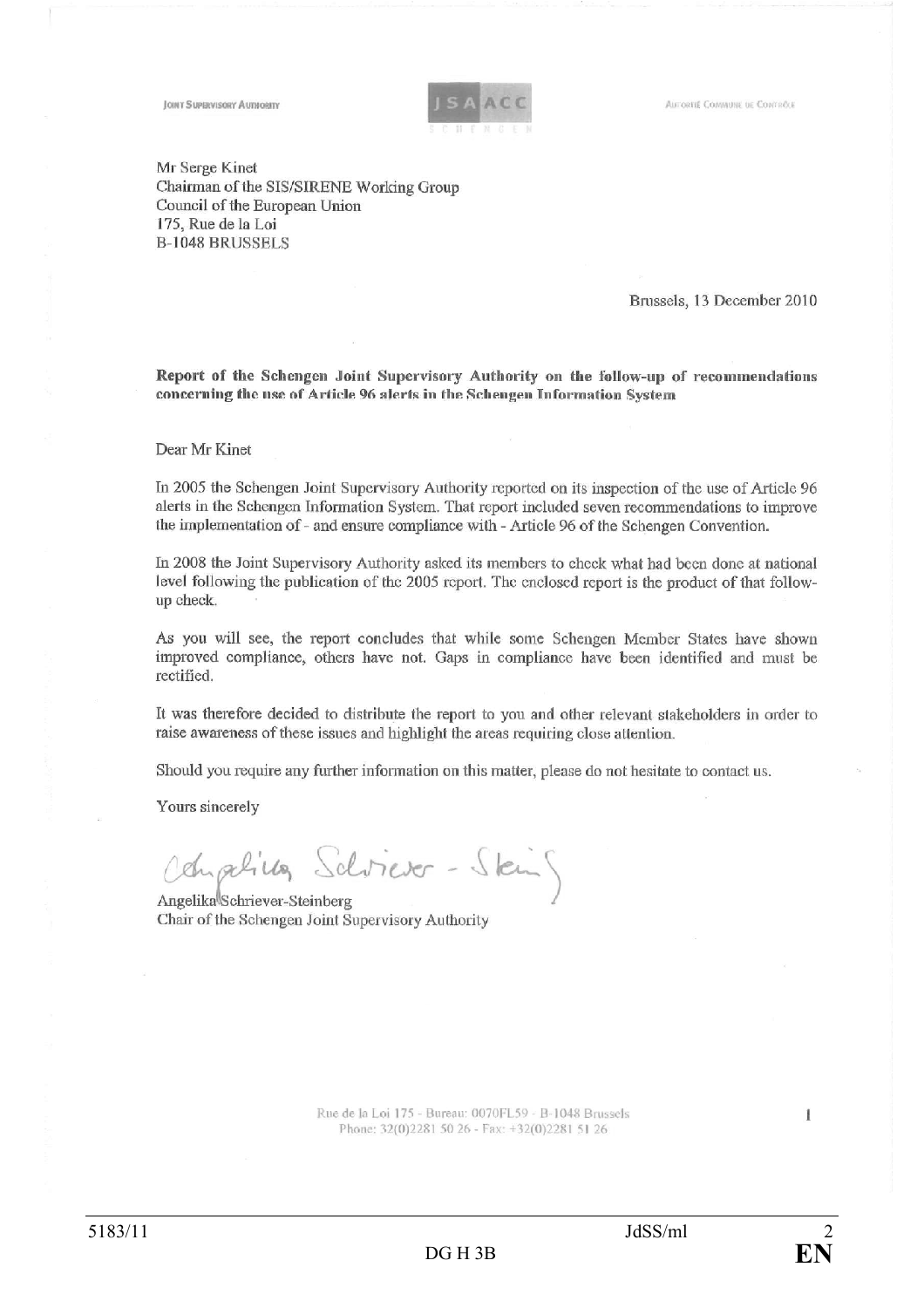**JOINT SUPERVISORY AUTHORITY** 



**AUTORITÉ COMMUNE DE CONTRÔLE** 

# ARTICLE 96

# Report of the Schengen Joint Supervisory Authority on the follow-up of the recommendations concerning the use of Article 96 alerts in the Schengen Information System

Report 10-11Rev.01, Brussels, 26 November 2010

**SCHENGEN** 



Joint Supervisory Authority of Schengen . Autorité Commune de Contrôle de Schengen Data Protection Secretariat · 175, Rue de la Loi · B-1048 Bruxelles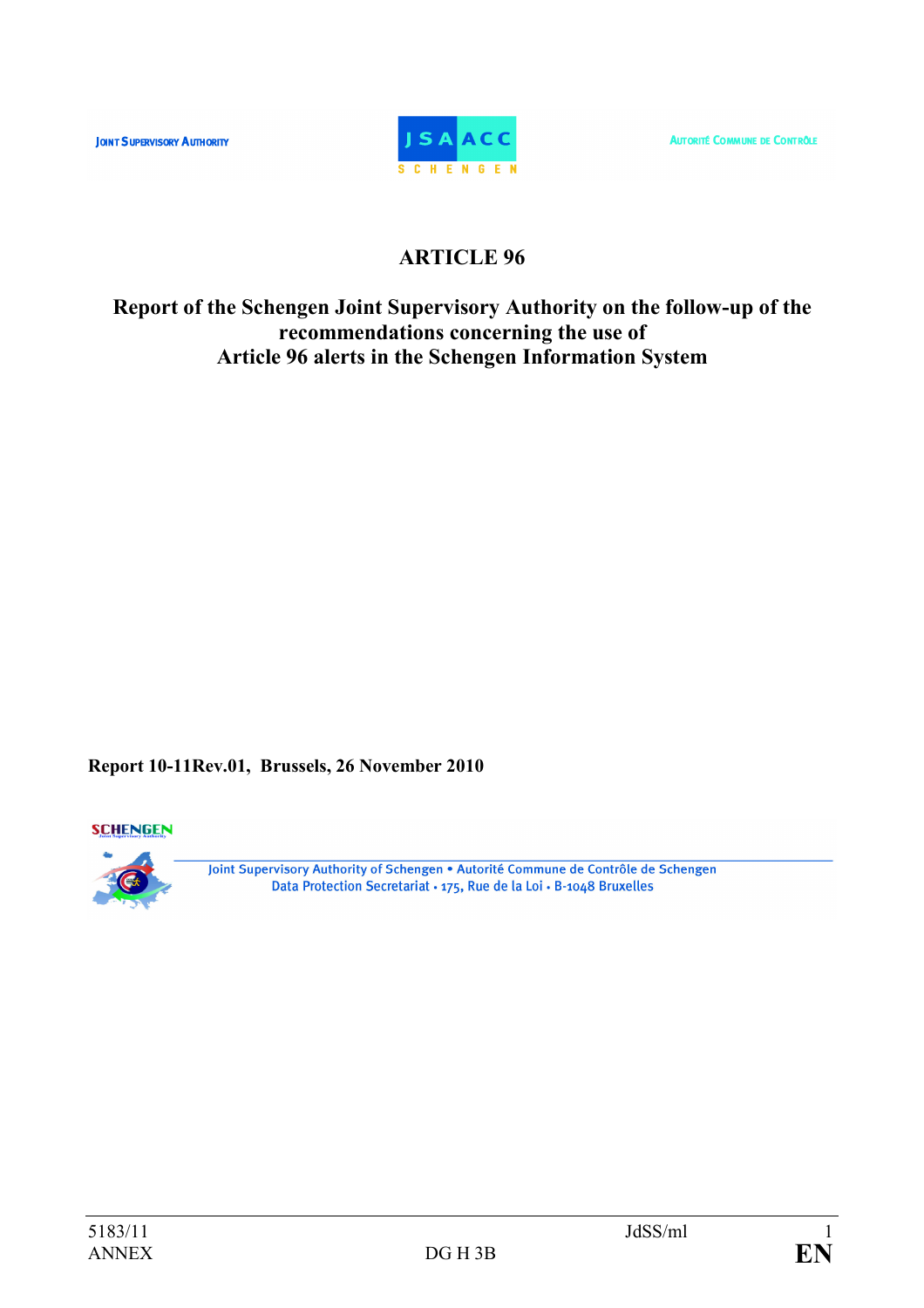# Content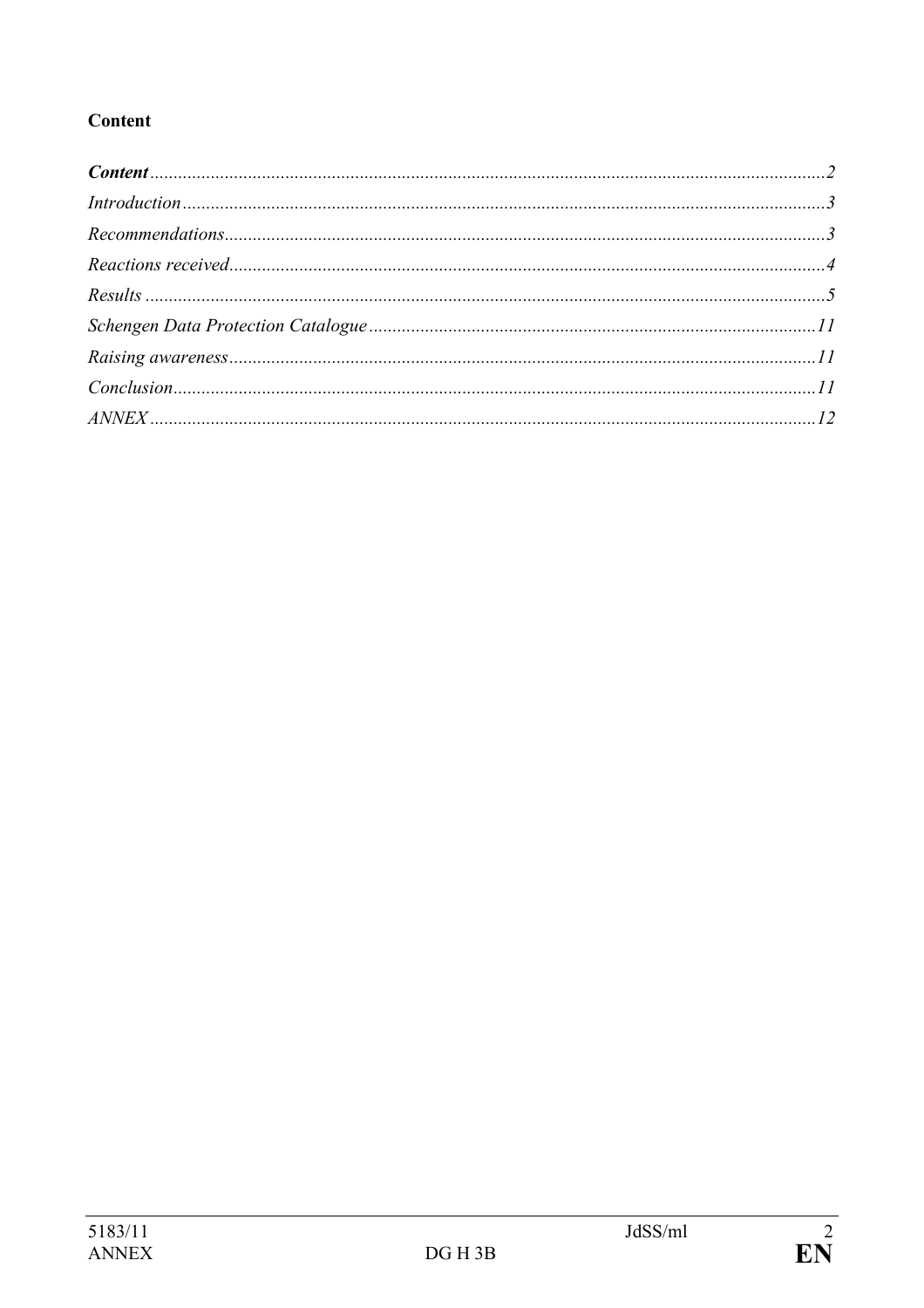# Introduction

The JSA Schengen reported on 20 June 2005 on an inspection of the use of Art. 96 alerts in the Schengen Information System. This report was presented to the Council of the European Union, The European Commission, the European Parliament and the national data protection supervisors. In that report, the JSA Schengen formulated seven recommendations to improve the implementation of and compliance with Art. 96 of the Schengen Convention.

In view of the importance of ensuring compliance - the vast majority (almost 90%) of Schengen alerts are Art. 96 alerts - the JSA Schengen decided in the spring of 2008 to check what has been done on a national level with the findings of the report, and which improvements have been achieved.

On 15 April 2008, the Chairman of the JSA Schengen sent a letter (ref. 08/04) to all members of the JSA Schengen who took part in 2004-2005 in the inspection on the use of Art. 96 alerts, requesting that the JSA Schengen be informed on the follow-up actions taken in their respective countries. The letter stressed the impact of being alerted for refusing entry, which might have serious consequences for an individual, especially in view of the problems detected in the inspections.

## Recommendations

The 2005 inspection report recommended that:

- 1 Policy-makers should consider harmonising the reasons for creating an alert in the different Schengen States.
- 2 Retention periods for SIS alerts in the national sections of the SIS should be approximated in order to prevent discrepancies in the retention of alerts in the SIS.
- 3 The appropriate national authorities responsible for Art. 96 alerts should inspect these alerts on a regular basis.
- 4 National DPAs and the JSA should further invest in developing a joint model of inspection to be used to inspect the alerts in the SIS.
- 5 Authorities responsible for Art. 96 alerts should develop formal and written procedures to ensure that Art. 96 data are accurate, up to date and lawful.
- 6 Where different authorities are responsible for the quality and integrity of data it should be ensured that these different responsibilities are organised and interlinked in such a way that data are kept accurate, up to date and lawful, and that the control of these data is guaranteed.
- 7 Measures should be implemented or further developed to prevent Art. 96 alerts on nationals from EU Member States.

Apart from the first recommendation, all recommendations can lead to national activities improving compliance with Art. 96 of the Schengen Convention. The first recommendation is directed towards the Schengen States and the European institutions.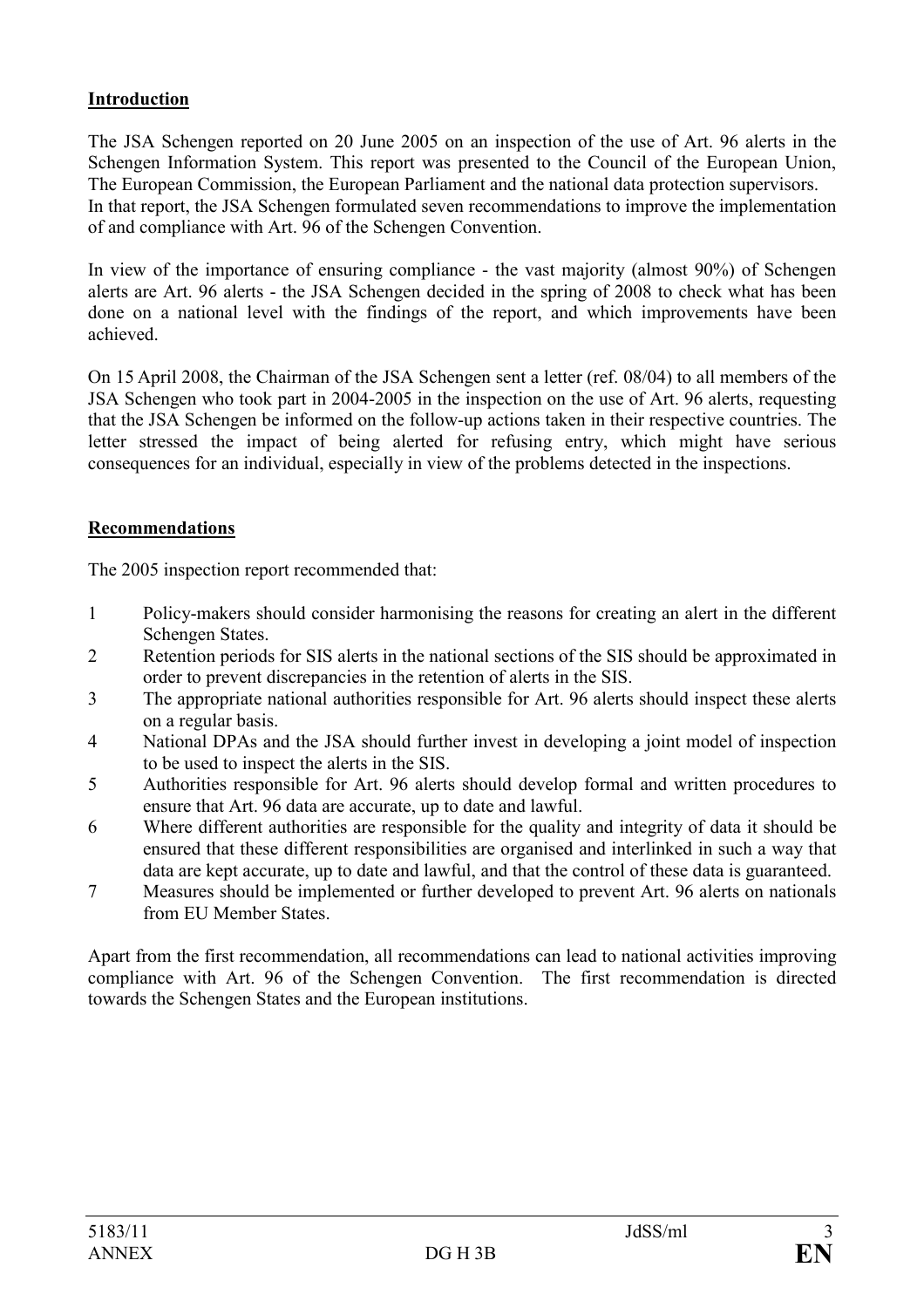### Reactions received

Following its call to check the follow-up of its report, the Schengen JSA received 20 responses from the data protection authorities (DPAs) of: Austria, Belgium, the Czech Republic, Denmark, Estonia, Finland, Germany, Hungary, Iceland, Italy, Latvia, Lithuania, Luxembourg, the Netherlands, Norway, Portugal, the Slovak Republic, Spain, Sweden, and Switzerland. Thirteen of those states participated in the Art. 96 inspection in 2004-2005. The other states used this opportunity to inspect the implementation of Art. 96.

This report does not present the experiences of two Schengen States<sup>1</sup> that participated in the 2004-2005 inspection.

The responses show a variety of activities undertaken to check the follow-up of the recommendations. In some states a written request was sent to the competent authority asking to be informed on activities implementing the recommendations; in others, a new inspection was organised to check whether improvements could be detected. The choice between these two approaches can be related to national practices when checking the follow-up of an earlier inspection, and the available capacity in the offices of the national supervisors. Other states chose not to do a specific follow-up action, as the findings in their first inspection did not show any specific data protection risks.

No specific follow-up actions took place after the Art. 96 inspection in eight Schengen states (Belgium, Finland, Iceland, Luxembourg, the Netherlands, Norway, Portugal, and Sweden). There were different reasons for this, for example:

- In Norway no follow-up check was deemed necessary as the competent authority for Art. 96 alerts – the Directorate of Immigration – fulfilled all necessary conditions at the time of the inspection (2005). In Belgium, Luxembourg and Sweden no specific problems were revealed during the inspection at national level, therefore no specific action was undertaken. The same is applicable for Iceland, as during its Art. 96 inspection in 2004–2005 the Icelandic DPA found out that the alerts on Art. 96 were used in conformity with the relevant rules. It should be mentioned that the Norwegian DPA considers that in view of the recent changes in the Norwegian legislation relating to the grounds for issuing Art. 96 alerts it would be interesting to perform a limited follow-up check on this topic.
- The Portuguese DPA advised that as the results of the Art. 96 national inspection were quite satisfactory, and no problems were encountered which were found in other Member States and which form the basis for the recommendations, there was no need for follow-up activities concerning Art. 96 alerts. During the national inspection the Portuguese DPA made one specific remark in the sequence of inspection, and this was immediately corrected.
- The Dutch DPA wrote to the responsible Minister in May 2008, referring to the conclusions and recommendations of the JSA Schengen following the inspection on the use of Art. 96. The answer from the Minister and state secretary of Justice related to both Art. 96 and Art. 99 investigations and recommendations, and advised that no changes would be made to the current situation, as it was not deemed appropriate to change the working methods regarding the current SIS, while awaiting the implementation of SIS II. It was noted that the recommendations of the JSA would be taken into account in the implementation of SIS II.

 $\frac{1}{1}$ No reactions received from France and Greece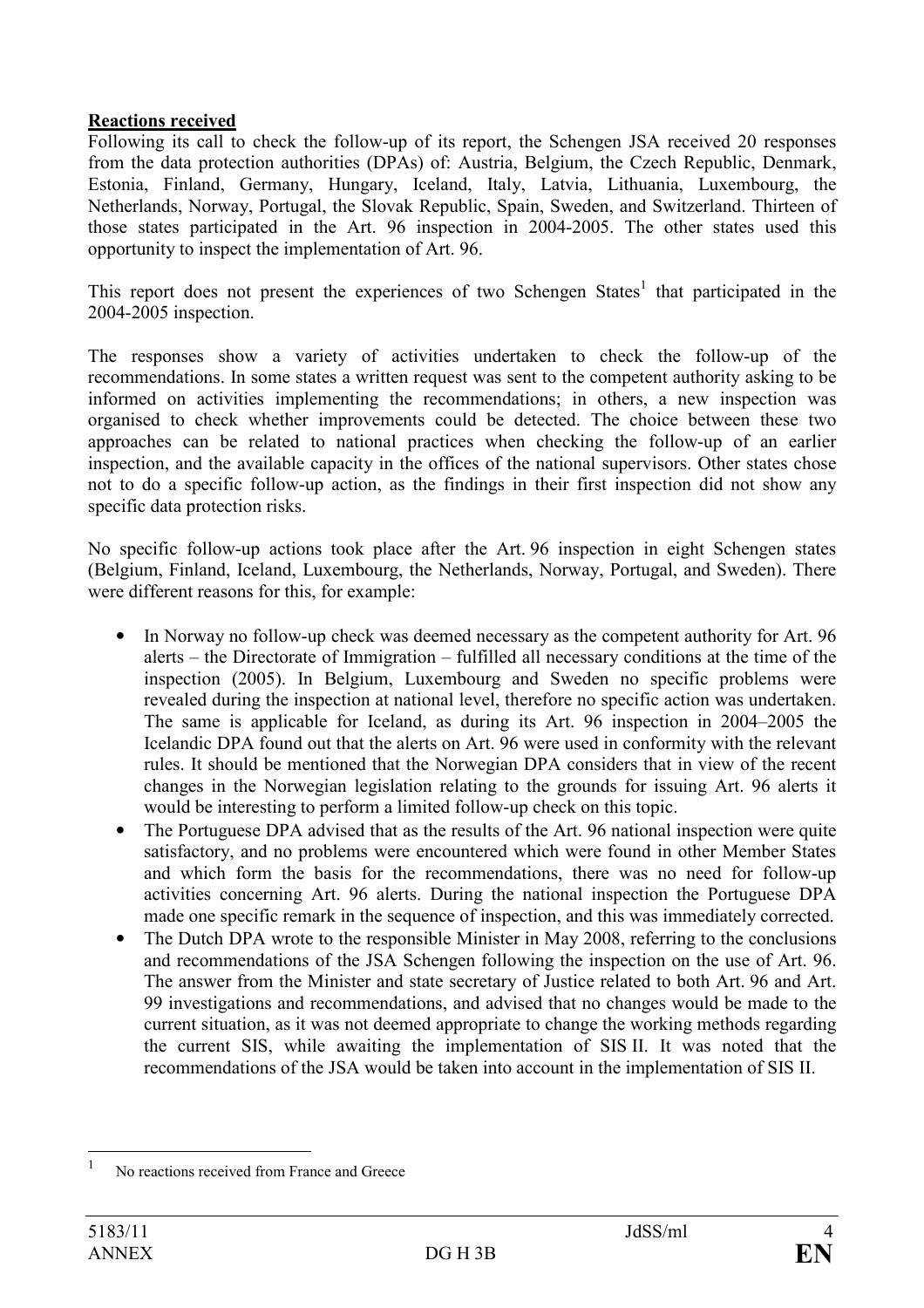# **Results**

Results from DPAs that carried out specific follow-up actions<sup>2</sup>, which relate to the recommendations, are presented here in the sequence of the recommendations.

### 1. Policy-makers should consider harmonising the reasons for creating an alert in the different Schengen States.

- In Germany, all cases examined in 2004, which lacked a sufficient reason for an alert, have been cleared. In order to avoid similar mistakes in the future, ministerial orders have been issued in two federal states. In three federal states the examination revealed that alerts were again issued without sufficient justification (e.g. foreigners who went underground and could not be expelled or deported).
- The Austrian SIRENE bureau is of the view that the reasons for alerting, based on Art. 96, are sufficiently harmonised by the Schengen Agreement and the SIS manual.
- The Italian DPA asked the Ministry for Home Affairs to issue written instructions to ensure that: decisions to enter SIS alerts are taken in all police offices by the head of the office and/or an officer specifically in charge of these; and that all alerts should are grounded in a decision containing specific reasons fulfilling the conditions laid down in the Schengen Convention. The DPA also requested that specific staff training sessions be organised, including at peripheral level. This information is also relevant to recommendation 5 (see below).

### 2. The retention periods for SIS alerts in the national sections of the SIS should be approximated in order to prevent discrepancies in the retention of alerts in the SIS.

- According to the Swiss answer, the comparison or approximation of the retention periods for SIS alerts in the national section of the SIS is performed continually and automatically.
- In Italy, data are retained for three years on the system; the offices that entered the alerts have to decide whether they should be renewed. This is an automatic procedure, in that each office receives a request to check the need for renewal one month prior to expiry of the given record. As for deportation measures, it should be clarified that the deadline set in Italian law is ten years from the time proof is provided that the alien left the Schengen territory; accordingly, the relevant SIS alert cannot but be renewed pending the ban on the alien's entry.
- In the Czech Republic Art. 96 alerts not extended after the initial 3-year period are deleted automatically.
- In Germany, in most federal states, continued retention of data is reviewed after three years. In one federal state the obligation to review continued retention has been laid down in a decree. Three federal states report that due to insufficient documentation of reviews in the individual records it cannot be verified whether a review has taken place. Two data protection commissioners report that in the cases they examined no review was carried out after three years. In most cases in which the need for continued retention was reviewed after a period of three years such review was documented. However, reasons for extended retention are documented only in very few cases. On the question what is the percentage of examined alerts where a) the alert may remain in effect for more than six years; b) the alert

 $\frac{1}{2}$ Including results of inspections of Schengen States that were not involved in the 2004-2005 inspection.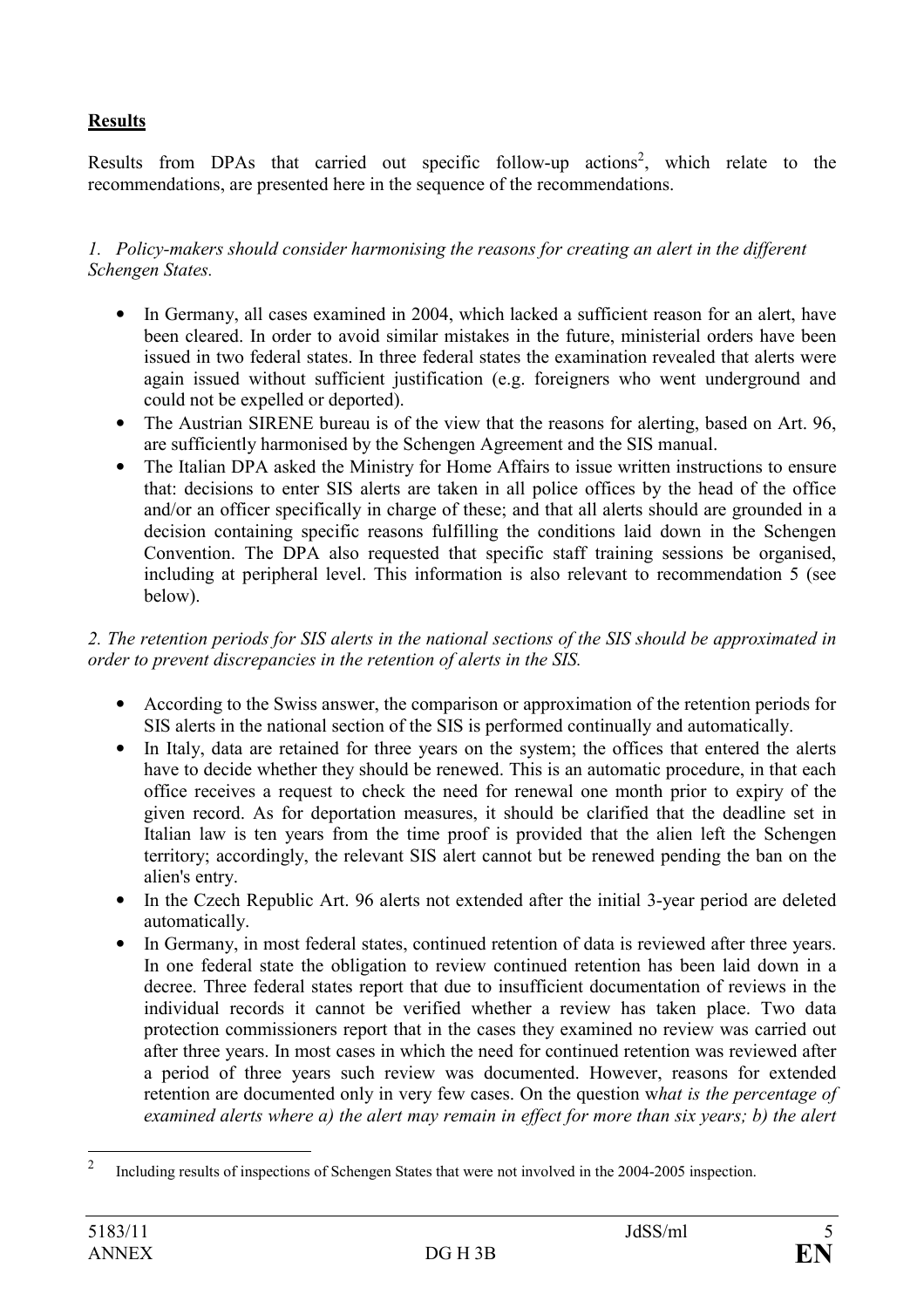may remain in effect for more than nine years; only three federal states answered this question. They all reported a number of alerts with retention periods of more than six years. In Germany, according to the answers received from three data protection commissioners the time limit for an alert in the SIS is linked to a permanent national ban on entry. Also, according to the answer received from Germany in those federal states for which information was provided records are not deleted after deletion of an alert from the SIS. Instead, documents remain in the foreigner's record and are kept for the purpose of documenting administrative action, among others.

Current practise of the issuing the alerts of Art. 96 which is being exercised by the Federal Police in Germany, SIS alerts for the purpose of refusing entry to third-country nationals are subject to the provisions of Art. 96 of the Schengen Convention.

The alerts issued by the Federal Police are based on the criteria for issuing alerts developed by the former Federal Police Central Bureau in Koblenz (Bundespolizeidirektion Koblenz) together with the Federal Ministry of the Interior in 1995 to provide a more precise definition of the term 'threat'; these criteria are still valid today. According to these criteria, an alert – especially an SIS alert – for the purpose of refusing entry may be issued with regard to third-country nationals if:

- o they have stayed unlawfully in Germany for more than six months without the necessary residence authorisation;
- o they are suspected of having committed document fraud, falsification of official identification cards, misuse of identification documents, procurement of fraudulent official identification cards (if such offences are relevant to their entry to and/or stay in the country), or procurement of visas under false pretences on several occasions, or to have been involved in the organised planning or implementing of illegal entry;
- o there is a well-founded suspicion that they have initiated or facilitated the illegal entry and/or illegal residence of other foreigners;
- o there is sufficient information indicating that they are pursuing terrorist aims or support terrorist activities;
- o they have been convicted of a criminal offence that carries a sentence of at least one year's imprisonment;
- o they are suspected of having committed serious criminal offences. For the purpose of alerts, criminal offences are deemed to be serious crimes if these offences were committed on repeated occasions in an organised manner and with considerable criminal energy.

In addition, the Federal Police issues alerts relating to third-country nationals under Art. 96(3) of the Schengen Convention in accordance with the conditions set out therein:

− Time limits

Initial alerts are generally limited to three years; they may be renewed only if the reasons that had led to the initial alert still remain.

- − Documentation A search record kept additionally to the information stored in the SIS contains complete documentation of all orders and instructions issued in relation to an alert.
- − Post-deletion procedure After an alert has been deleted, the corresponding record is retained for a certain period of time for documentation purposes. The length of time a record may be kept is subject to the retention periods set out in the order opening a CID Records Index.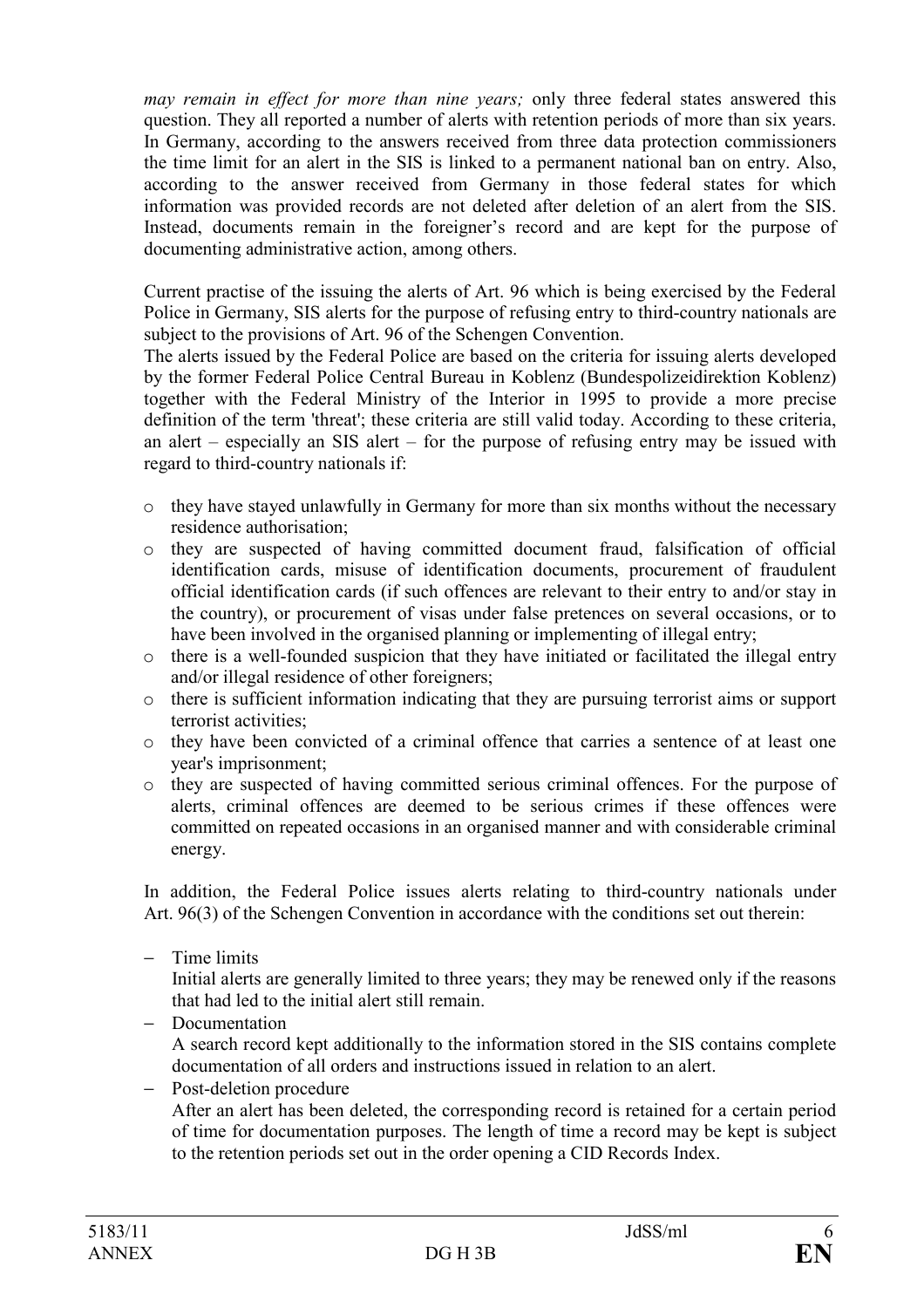- Austria advised that while alerts based on Art. 96 are stored in the SIS for a period of 3 years, national alerts do not expire until after a period of 6 years and 3 months. Therefore the retention periods in Austria are longer than those foreseen in the Schengen Convention, precluding the problematic situation that an alert nationally expired while still being valid for the SIS. Taking this into account a further harmonisation does not seem to be necessary (especially with regard to the foreseen automatically information of a scheduled deletion and the possibility for the extension of an alert in Art. 112 para 3 and 4 of the Schengen Convention).
- Spain advised that, according to the information provided, continued retention of data is reviewed after three years. A list of records reaching the limit is sent from the N-SIS management team to the competent authorities on a monthly basis in order to check if the alert should remain in effect. In this sense, it should be taken into account that, according to Spanish law, entry ban orders can be issued for a maximum of ten years.
- 3. The appropriate national authorities responsible for Art. 96 alerts should inspect these alerts on a regular basis.
	- The Icelandic DPA reported that it calls each year for a report from the National Commissioner of the Icelandic police on an internal audit of the SIS in Iceland according to the national regulations. Switzerland indicated that SIRENE bureau inspects the alerts – including the alerts from the FOM (Federal Office of Migration) (majority of the issued alerts) – once a week.
	- The Spanish DPA advised that it has been stated that those controls, even taking place regularly, are not subject to a formal interval on their execution; however, procedures affecting those regular inspections will shortly be released by COMI (the SIS coordination committee). Controls on Art. 96 alerts are conducted in the same way by the DPA inspection services in response to complaints investigation or requests for collaboration.
	- The Austrian DPA advised that according to the "Fahndungs and Informationsvorschrift" (FIV 2009) the Austrian Foreigner's Offices (Fremdenbehörden) are obliged to inspect Art. 96 alerts on a regular basis (by all means every 3 years) with respect to lawfulness, 'up-todate-ness' and accuracy. If necessary the correction or deletion of an alert has to be arranged.
	- The Italian DPA advised that it asked its Ministry for Home Affairs to implement functions and tools to allow the monitoring of SIS accesses and the reporting of flaws and shortcomings. The necessary steps are being taken by the Ministry for Home Affairs. Once these new functions and tools are deployed, the DPA will be in a position to perform the required checks on a regular basis - also taking account of the audit logs. This information is also relevant to recommendation 6 (see below).
- 4. National DPAs and the JSA should further invest in developing a joint model of inspection to be used to inspect the alerts in the SIS.
	- Austria advised that the subsequent joint inspections on several types of alerts conducted by the JSA Schengen together with the national DPAs have already applied questionnaires developed by the JSA Schengen, thus not only allowing the comparison of the different national results of the inspection but the comparison of inspections among each other.
	- This subject will be dealt with by the JSA in the near future.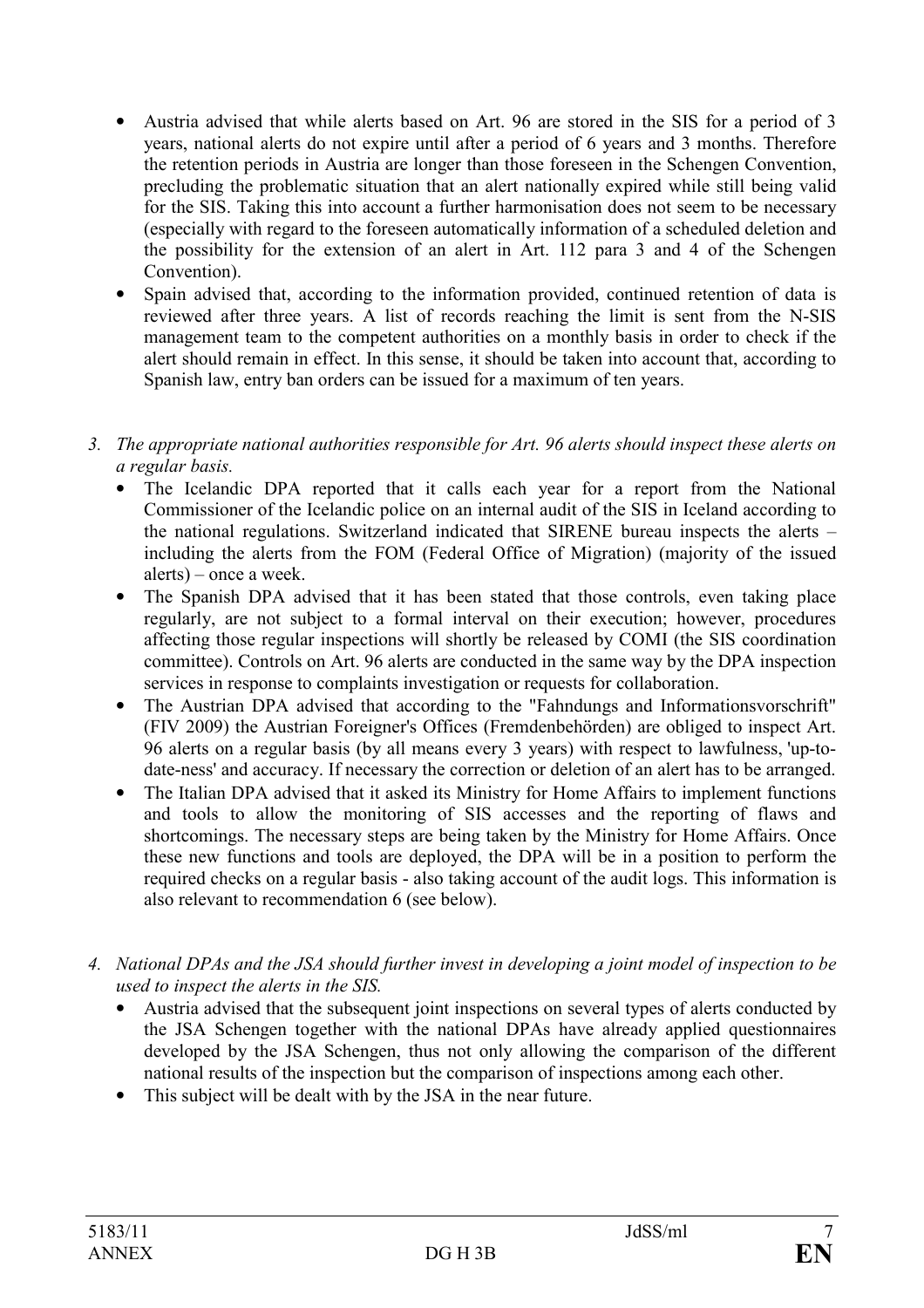- 5. Authorities responsible for Art. 96 alerts should develop formal and written procedures to ensure that Art. 96 data are accurate, up to date and lawful.
	- The Danish DPA informed that during the inspection carried out in the years 2004 and 2005 all the Danish Art. 96 alerts were reviewed by the National Commissioner of Police. After the inspection, the National Commissioner of Police indicated that the necessary steps had been taken to correct the errors identified during the inspection and that the internal guidelines concerning case handling and control procedures for the processing of cases that have to be reported under Art. 96 of the Schengen Convention would be further specified. The National Commissioner of Police asked the Director of Public Prosecutions to ensure that the prosecution services request correct orders for expulsions. The prosecutions services should also, when receiving the sentences passed, review them carefully, including their references to the expulsion provisions of the Aliens Act, in order to make sure that the expulsion orders that are part of the sentencing are correct viewed against the sentenced offences and, if required, the prosecution service must take steps to have such orders corrected. To accommodate the request of the National Commissioner of Police, the Director of Public Prosecutions by letter of  $11<sup>th</sup>$  August 2005 informed the regional public prosecutors, the chief constables and the Commissioner of the Copenhagen Police of the problems and requested that the necessary checks, etc. were undertaken.
	- According to the information provided by the Belgian DPA, in Belgium, an Art. 96 alert is only introduced in the SIS when a decision forbidding the entry on the Belgian territory for 10 years has been taken by the King or the Ministry for Home Affairs. In practice, this decision is taken when the data subject has been convicted for an offence carrying a penalty involving deprivation of liberty of at least one year. The national retention periods for national alerts cannot exceed 10 years. The Immigration service is the only service responsible for the processing of data related to Art. 96 alert.
	- The Swiss DPA advised that the procedures for the Art. 96 alerts ordered by Federal Police (on demand of the Swiss Federal Directorate for Analysis and Prevention) are described in a SIS practical guide. The FOM (Federal Office of Migration) is responsible for its own alerts (majority of the alerts). Before transferring Swiss entry bans into the SIS, a user manual was established by the FOM which outlines all relevant steps, addressing also data quality issues.
	- According to the information received from the Latvian DPA, the SIRENE bureau has to check data quality of an alert; if data are not correct, the SIRENE bureau of Latvia must inform the Office of Citizenship and Migration Affairs for correction.
	- The Austrian DPA advised that formal written procedures to ensure that Art. 96 data are accurate, up-to-date and lawful are foreseen in the "Fahndungs und Informationsvorschrift" (FIV 2009). This instruction regulates the measures in connection with alerting searches and information in central information collections and obliges every Austrian Security Authorities and Foreigners' Offices. Additional rulings for authorities thus seem not to be necessary.
	- The Spanish DPA advised that controls have been developed to check data before and after the insertion of the record in SIS. A common procedure for Art. 96 alerts has been included as part of the operative and best practices manuals issued by COMI (the SIS coordination committee). Additionally, database-level checks are carried out on a routine basis by the N-SIS management team. An issue to be taken into account comes from identity theft cases. Some requests for collaboration from other DPAs deal with this problem: an entry ban alert is included based on identity presumably obtained by means of an identity theft; when the person affected tries to obtain a visa, the request is denied because of a SIS alert associated with the requester. Although all known cases have been solved, some difficulties persist as a result of the forced delay due to the complexity of the process, which usually involves the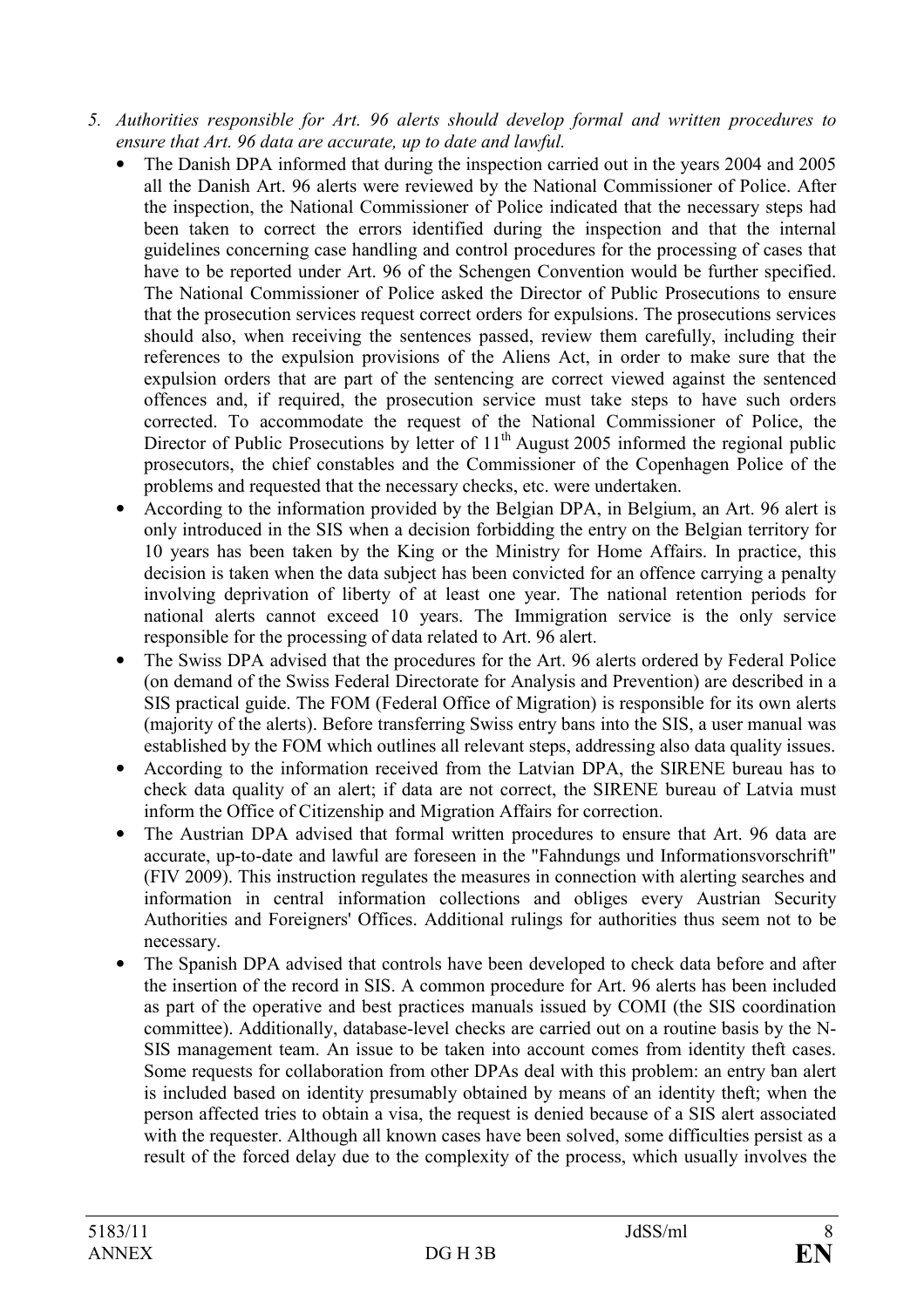person affected, the DPA, the competent authority issuing the ban and the consular services of the Foreign Affairs Ministry.

- The Italian DPA adopted a decision in 2008 which includes instructions on the conditions to be fulfilled in order to extend, where necessary, the validity of SIS alerts, along with the determination of the data retention periods applying to the SIRENE division and the mechanisms for destroying any data that may not be kept for longer. A data quality procedure is implemented that relies on the measures recommended by the Strasbourg C.SIS. This automated procedure is published in the SIS area of the Schengen Portal created by the Ministry for Home Affairs. The portal also includes documents, guidance, online help tools and the relevant legislation. This information is also relevant to recommendation 6 (see below).
- 6. Where different authorities are responsible for the quality and integrity of data it should be ensured that these different responsibilities are organised and interlinked in such a way that data are kept accurate, up to date and lawful, and that the control of these data is guaranteed.
	- The Swiss DPA indicated that the SIRENE bureau would guarantee the quality and integrity of data, as well as for the double alerts of the FOM (Federal Office of Migration).
	- The Austrian DPA advised that according to the FIV 2009 the authority responsible for the alert is obliged to inspect the lawfulness and the accuracy prior to storage in the central information collection. If a judicial authority is requesting a search, the authority responsible for the alert has to contact that judicial authority in case it doubts the accuracy of data in the request and this doubt is not based on evident mistakes in writing or in transmission. After the alert has been issued the responsible authority is obliged to check its accuracy via a query in the central information collection. Thus, without prejudice to alerting without delay if the minimum requirements have been met, the authorities responsible for the alert are obliged to correct or delete the data after an appropriate investigation has been conducted.
- 7. Measures should be implemented or further developed to prevent Art. 96 alerts on nationals from EU Member States.
	- In the year  $2007 -$  on the request of the Danish DPA the Danish National Commissioner of Police checked if there were any Danish Art. 96 alerts concerning EU citizens. The result was negative; however, the check revealed some Art. 96 alerts concerning citizens from Switzerland. These alerts have now been deleted and the Danish National Commissioner of Police has informed the Danish DPA that no Swiss citizens will be subject to Art. 96 alert in the future.
	- The Danish DPA carried out on 5 April 2005 an inspection on the use of information from the SIS by the Danish Immigrant Service.
	- The Italian DPA carries out regular checks to ensure that no Art. 96 alerts are entered concerning EU citizens (except for aliases).
	- In June 2007, the Belgian DPA checked Art. 96 alerts for EU citizens and did not find any except for aliases (3 Czechs, 1 Finn, 1 Hungarian, 3 Dutch).
	- The Icelandic DPA also carried out checks on Art. 96 alerts on the nationals from the EU Member States. All Art. 96 alerts were reviewed by the Icelandic DPA and none of them were for EU citizens. Art. 96 alerts on Bulgarian and Romanian citizens were erased on the date these countries entered the EU.
	- The Latvian DPA advised that no Art. 96 alerts have been placed on EU citizens.
	- In February 2009, the Luxembourg DPA checked whether there were any Art. 96 alerts concerning citizens of the Schengen States. The result was negative. According to the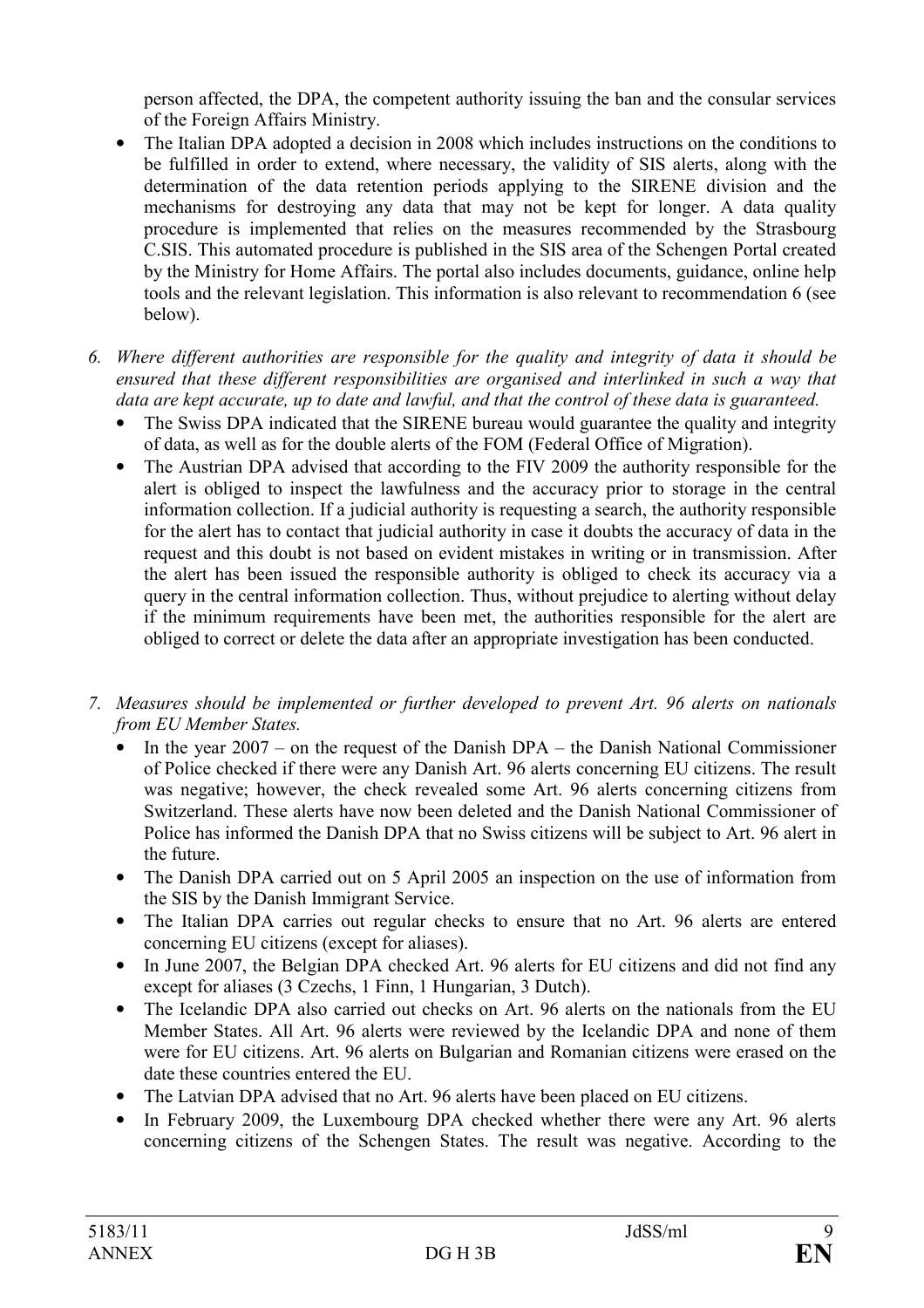information received, regular controls as mentioned in the Schengen data protection evaluation report (dated 7 May 2009) will be carried on in the future.

- In Sweden the DPA regularly supervises the processing of personal data in the national SIS, approximately once a year, either by desk inspections or by on-site inspections. A simplified check of whether there were any Art. 96 data about EU citizens was done in 2007 by Swedish DPA. No such data were reported. In addition to that, a formal on-site inspection was carried out in May 2008. This inspection involved, among other things, a check of whether any Art. 96 data about EU citizens existed. The inspection confirmed the previous information that no Swedish entries according to Art. 96 referred to EU citizens. The National Police Board also gave a report on the procedures regarding the entry and further processing of Art. 96 data, including the measures that were taken to prevent such alerts about EU citizens.
- The Lithuanian DPA, while inspecting the Ministry of Internal Affairs and C.SIS under Art. 96 in 2009, also checked data on aliens for whom an alert has been issued for the purpose of refusing entry and found no data on EU citizens.
- According to the information provided by the Swiss DPA, there were no nationals from EU and other Schengen states in the SIS with a Swiss entry ban. Prior to the transfer of 'old' entry ban cases into the SIS, a list of those cases was established on the basis of a programme which generated all entry bans per country of origin minus EU and other Schengen countries. Any entry ban entered into the SIS by the Federal Office of Migration (FOM) following the operational access of Switzerland to Schengen in December 2008 excluded any EU or other Schengen nationality by default. The Swiss SISone4all mask is designed in such a way that it does not permit to enter EU and other Schengen nationalities.
- The Austrian DPA advised that by 1 September 2007 every single alert based on Art. 96 on nationals from Cyprus, Estonia, Latvia, Lithuania, Malta, Poland, the Slovak Republic, Slovenia, the Czech Republic and Hungary have been irreversibly removed from SIS. There is no indication (also during the national investigation of the DPA in February) for an alert on nationals from EU Member States recommending any necessity for further action concerning this issue.
- In Germany, no discrepancies were found. Whenever this question was raised in the followup check, it was noted that all persons concerned were either third-country nationals or nationals of the new accession states whose alerts would be deleted soon anyway.
- The Spanish DPA advised that controls have been established: prior to the insertion of the record, checks are performed in case of doubt (mainly possible dual nationality or issues related to used alias) and, as an additional control, routine checks searching for possible mistakes are carried out at database level. For example, the last check showed no Spanish Art. 96 alerts concerning EU citizens and just one record affecting a Spanish national, which had been included by the competent authorities of another country. The authority responsible for the record reported the existence of some doubts about the alleged nationality; this issue is still pending.
- In the Slovak Republic the system itself evaluates/checks if persons subject to Art. 96 alerts have citizenship of an EU Member State; if this is the case, such alerts are not sent into the SIS, even if all other conditions for creating the alert are met.
- In the Czech Republic, there are more stringent conditions on issuing alerts on those who are family members of EU citizens.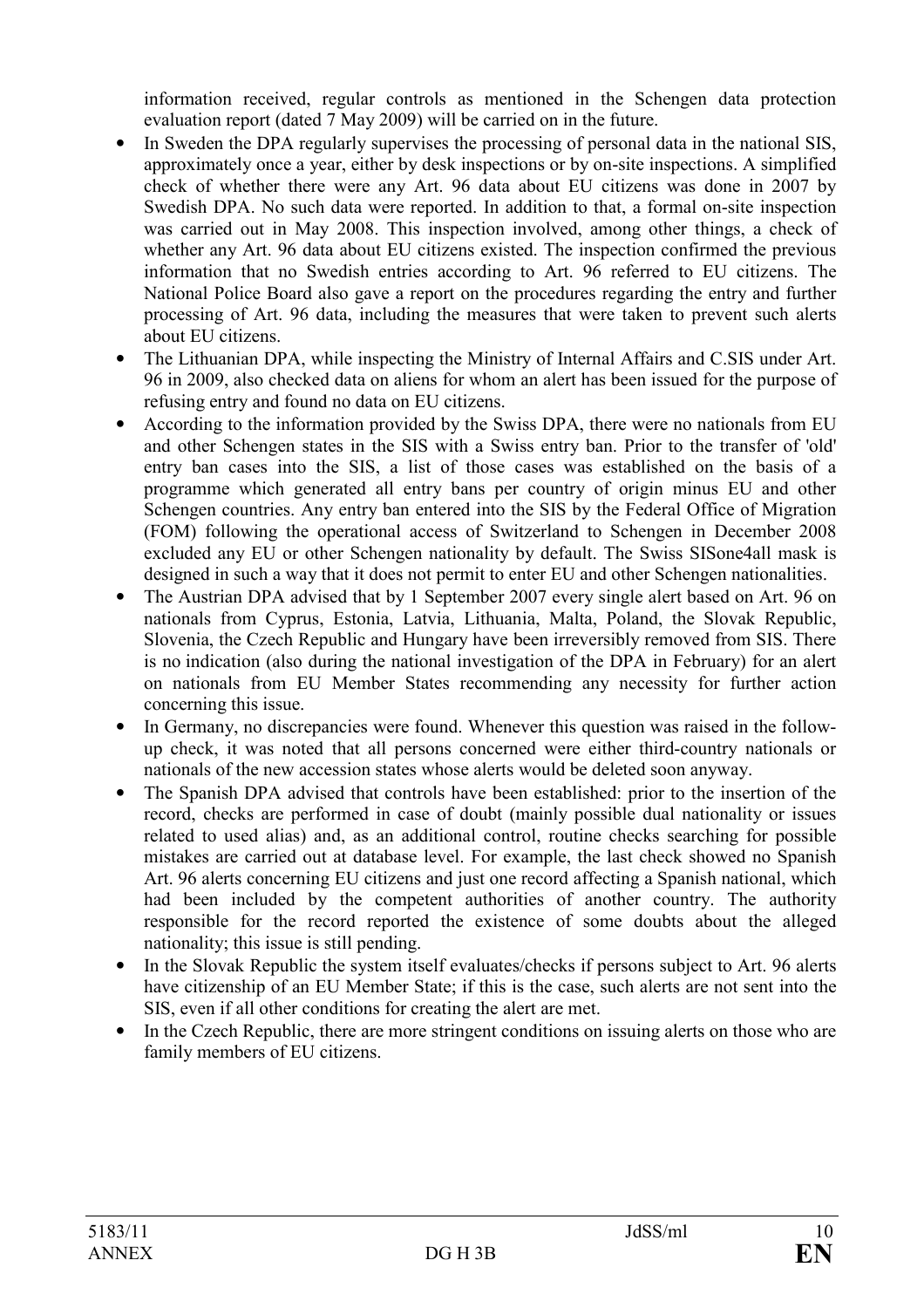### Schengen Data Protection Catalogue

In 2009, the JSA Schengen was involved in setting up a Schengen Catalogue<sup>3</sup>, recommendations and best practices on data protection. The catalogue was adopted by the Council of the European Union in 2010.

Most of the recommendations of the JSA Schengen are introduced in that catalogue as recommendations to be used when evaluating the implementation of data protection provisions of the Schengen Convention. It gives the Schengen States the opportunity to check compliance of the national activities and procedures with the data protection conditions related to Art. 96.

#### Raising awareness: other activities of national DPAs focused on raising awareness.

In Denmark, the Art. 96 inspection report was distributed to the National Commissioner of Police, the Ministry of Justice and the Danish Parliament (Folketinget). The results of the inspection provided to the National Commissioner of Police, concerning the results of Art. 96 inspection, were placed on the DPA's website. The Ministry of Justice was also informed of the results of the inspection.

The Icelandic DPA produced a brochure, which is available at the point at which air passengers enter the Schengen area in Keflavik international Airport.

The Swedish DPA reviewed and updated the information on its website regarding SIS earlier this year. There is a section with general information about SIS as well as a section with questions and answers regarding SIS. There are also links to other relevant information about SIS, including how to contact the National Police Board to demand access to information.

The Spanish DPA distributes relevant information concerning the issue to affected stakeholders through the N-SIS contact point. There are also regular contacts with the designated contact persons of the different police bodies; in the Schengen area of the Ministry of Interior; and the Ministry of Foreign Affairs. Relevant information has been published on the Spanish DPA's website, as well as the websites of the Ministry of Interior (www.mir.es) and national police (www.policia.es).

## Conclusion

- This follow-up inspection, designed to check whether recommendations made following the initial inspection, has proven to be successful.
- While some Schengen states showed improved compliance, others have not implemented recommendations made. Gaps in compliance have been identified.
- Effective supervision and continuous attention to this issue is required from national data protection authorities and, importantly, from the relevant national authorities.
- This report will be distributed to relevant stakeholders in the Council, Commission and Parliament. It will also be sent to the relevant national authorities, in order to raise awareness and highlight the areas requiring close attention in their country.

<sup>&</sup>lt;sup>2</sup><br>3 Council doc. 9768/10.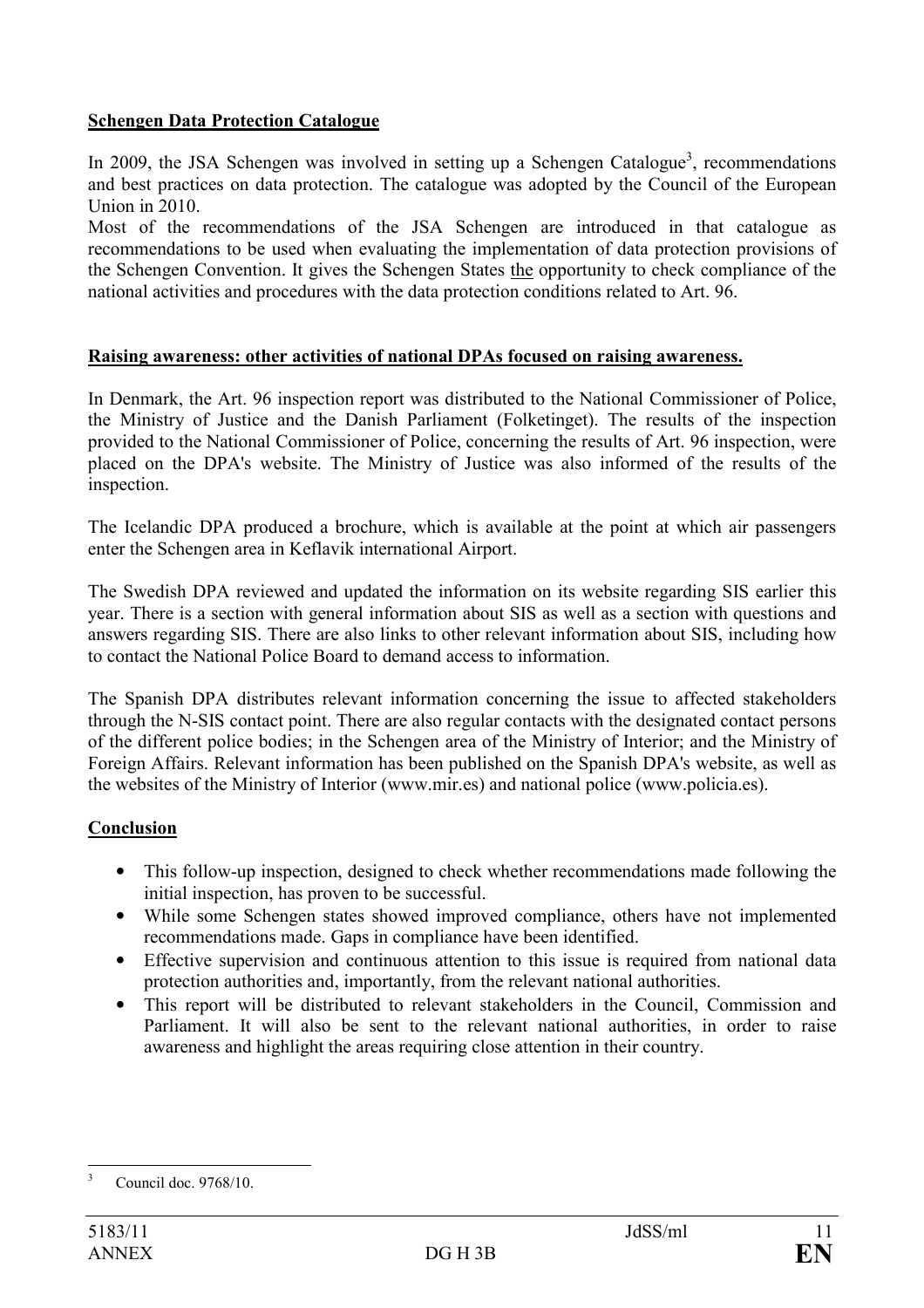# ANNEX

#### Art. 96

1. Data on aliens for whom an alert has been issued for the purpose of refusing entry shall be entered on the basis of a national alert resulting from decisions taken by the competent administrative authorities or courts in accordance with the rules of procedure laid down by national law.

2. Decisions may be based on a threat to public policy or security or to national security which the presence of an alien in national territory may pose.

This situation may arise in particular in the case of:

- a) an alien who has been convicted of an offence carrying a penalty involving deprivation of liberty of at least one year;
- b) an alien in respect of whom there are serious grounds for believing that he has committed serious criminal offences, including those referred to in Art. 71, or in respect of whom there is clear evidence of an intention to commit such offences in the territory of a Contracting Party.

3. Decisions may also be based on the fact that the alien has been subject to measures involving deportation, refusal of entry or removal which have not been rescinded or suspended, including or accompanied by a prohibition on entry or, where applicable, a prohibition on residence, based on a failure to comply with national regulations on the entry or residence of aliens.

#### Art. 105

The Contracting Party issuing the alert shall be responsible for ensuring that the data entered into the Schengen Information System is accurate, up-to-date and lawful.

## Art. 112

1. Personal data entered into the Schengen Information System for the purposes of tracing persons shall be kept only for the time required to meet the purposes for which they were supplied. The Contracting Party which issued the alert must review the need for continued storage of such data not later than three years after they were entered. The period shall be one year in the case of the alerts referred to in Art. 99.

2. Each Contracting Party shall, where appropriate, set shorter review periods in accordance with its national law.

3. The technical support function of the Schengen Information System shall automatically inform the Contracting Parties of scheduled deletion of data from the system one month in advance.

4. The Contracting Party issuing the alert may, within the review period, decide to keep the alert should this prove necessary for the purposes for which the alert was issued. Any extension of the alert must be communicated to the technical support function. The provisions of paragraph 1 shall apply to the extended alert.